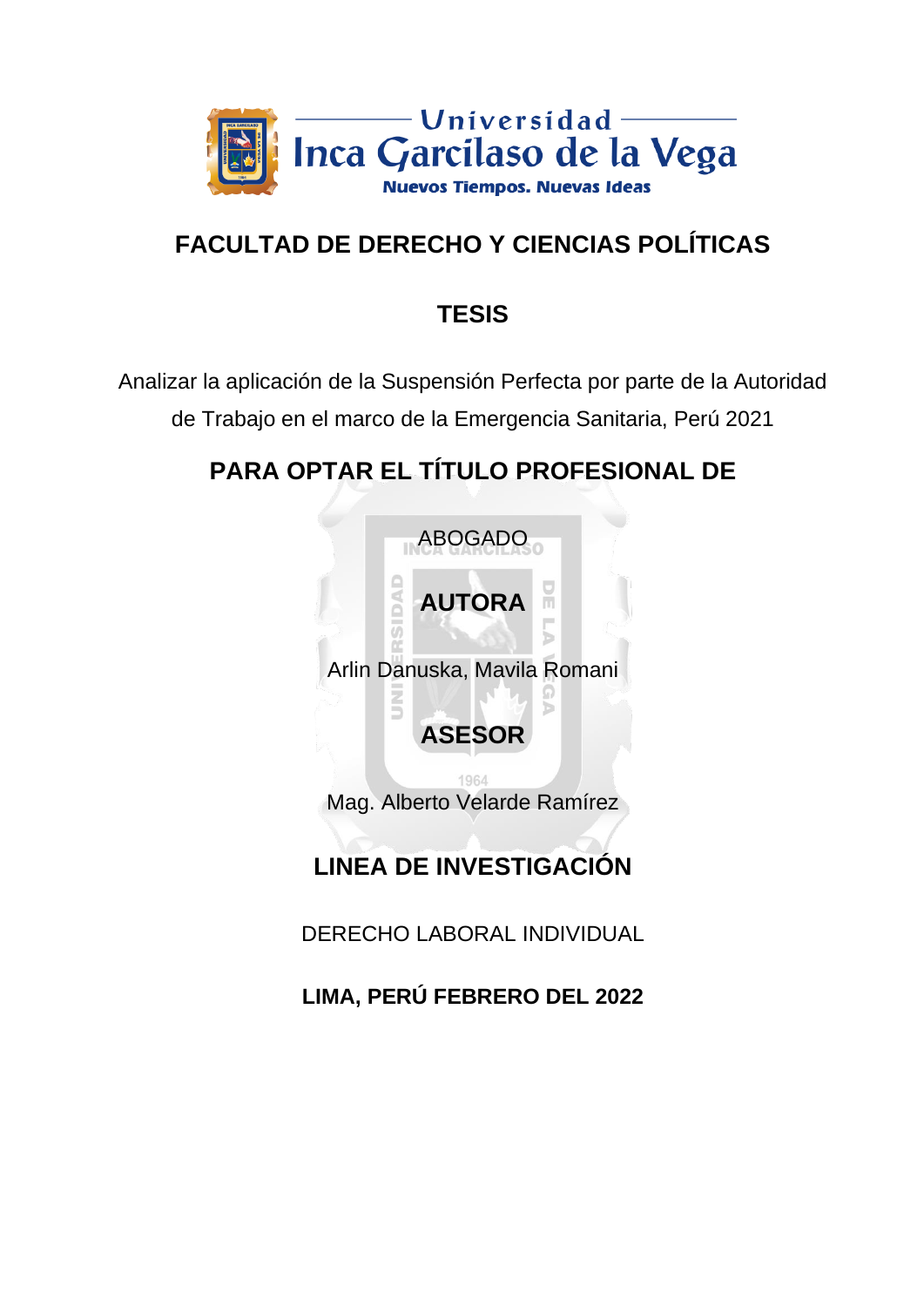## **RESUMEN**

ANALIZAR LA APLICACIÓN DE LA SUSPENSIÓN PERFECTA POR PARTE DE LA AUTORIDAD DE TRABAJO EN EL MARCO DE LA EMERGENCIA SANITARIA, PERÚ 2021

Arlin Danuska Mavila Romani Universidad Inca Garcilaso de la Vega

La presente investigación tiene como objetivo analizar la aplicación de la Suspensión Perfecta de Labores por parte de la Autoridad de Trabajo en este caso del Ministerio de Trabajo estudiado específicamente en el estado de Emergencia Sanitaria del año 2021. Para la obtención de los resultados se utilizó como instrumentos la guía de entrevista, dirigida a abogados laboralistas para que en base a su experiencia acerca de la Suspensión Perfecta de Labores nos permitirá tener un panorama más amplio sobre la tramitación de la Suspensión Perfecta de Labores y de cómo la Autoridad Administrativa de Trabajo efectúa las facultades conferidas para interpretar y aplicar la normativa, así como la ficha de investigación, el cual permitió el estudio de las inconsistencias existentes en el procedimiento y aplicación de la Suspensión Perfecta de Labores por parte de la Autoridad Administrativo de Trabajo.  $\geq$ 

La metodología utilizada reside en una investigación básica y descriptiva, con un diseño no experimental. Asimismo, se adoptó el método inductivo para el desarrollo de nuestro marco teórico, para el análisis y de igual manera para las conclusiones. Se concluyó que, nuestra Autoridad Administrativa de Trabajo en el Perú no efectúa una adecuada aplicación de la figura jurídica de Suspensión Perfecta de Labores, el cual establece excepcionalmente a los empleadores a solicitar la suspensión del vínculo laboral por un determinado plazo a causa de un evento fortuito o de fuerza mayor que es el impacto generado por el Estado de Emergencia Sanitario.

**Palabras clave:** Suspensión Perfecta de Labores, Derecho Laboral, Autoridad Administrativa de Trabajo, Emergencia Sanitaria.